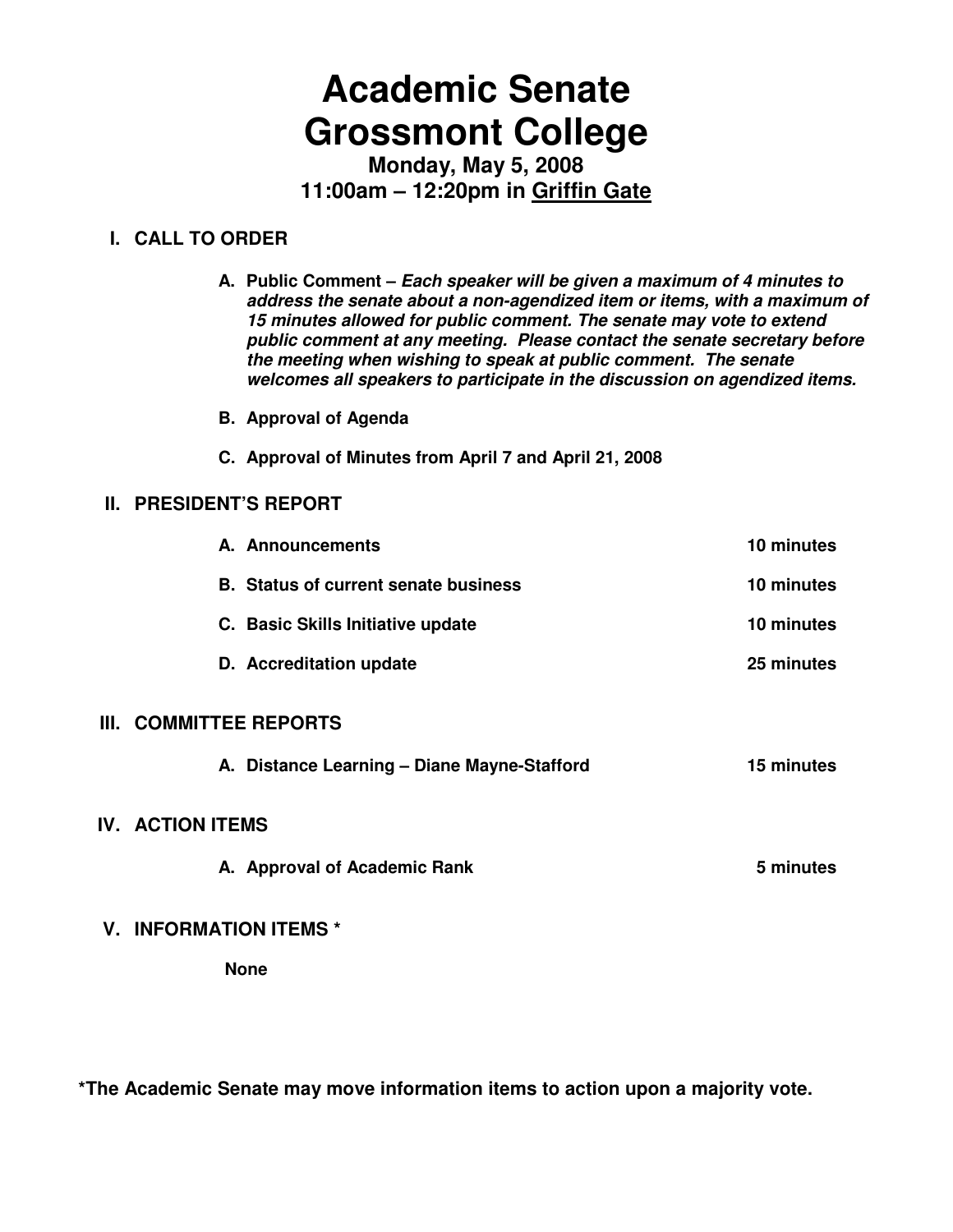# **Academic Senate Grossmont College**

# **Minutes of the Meeting – April 7, 2008**

**PRESENT:** Chris Hill (President); Sue Gonda (Vice President); Laura Burger (Senate Officer at Large); Scott Barr (Senate Officer at Large); Jeff Lehman (Senate Officer at Large); Jennifer Carmean (ASL); P.J. Ortmeier, (AOJ); Marion deKoning (Art); Israel Cardona, Gregg Robinson (Behavioral Science), Virginia Dudley, Michele Perchez, Allison Shearer (Biological Sciences); Brian Keliher, Evan Enowitz (Business Administration), Rick Kirby, Don Ridgway (Cardiovascular Technology); Martin Larter, Diana Vance (Chemistry); Sheridan DeWolf, Amy Obegi (Child Development); Joel Castellaw (Communication); Diane Mayne-Stafford (Computer Science); Donne Leigh, Mary Rider (Counseling); Jane Nolan, Carl Fielden (Disabled Student Services); Scott Therkalsen (Earth Sciences); Oralee Holder, Micah Jendian, Lisa Ledri-Aguilar (English); Chuck Passentino, Nancy Herzfeld-Pipkin (ESL); Sylvia Montejano (EOPS); Jim Symington (Exercise Science and Wellness); Susan Working, Ray Funk (Math); Evan Wirig (Media Communications); Derek Cannon (Music); Joy Zozuk (nursing); Ross Cohen (Physics, Astronomy, & Physical Sciences); Lorenda Seibold-Phalan (Respiratory Therapy); Craig Everett (Theatre Arts).

**ABSENT:** Raul Sandelin (Senate Officer at Large); Lance Parr, Tina Young (AOJ); Jim Wilsterman (Art); Amy Ramos (Behavioral Sciences); Linda Snider, Barb Gillespie (Business Office Technology); Jill Carleton, Victoria Howitt (Communication); Janet Gelb (Computer Science); Debbie Lim (Counseling); Tom Gamboa (Cross Cultural Studies); Joe Orate (Culinary Arts); Kathy Meyers (Dance); Jenny Duncan (Earth Science); Joan Ahrens, Tony Ding, Adelle Schmitt, Tate Hurvitz, (English); Barbara Loveless (ESL); Pearl Lopez (EOPS); Randy Abshier, Jamie Ivers, Larry Larsen (Exercise Science and Wellness); Paul Vincent, Yolanda Guerrero, Carmen Hernandez, Edda Temoche-Wedele (Foreign Language); Devon Atchison (History); Priscilla Rogers (International Business); Pat Morrison (Library); Jenny VandenEynden, Corey Manchester, Shirley Pereira (Math); William Snead (Media Communications); Paul Kurokawa, Steve Baker, (Music); Christine Vicino (Occupational Therapy); David Milroy, Lee Johnson (Part-Time Representatives); Zoe Close, Bill Hoaglin (Philosophy, Humanities & Religious Studies); Brian Jennings, Scott McGann, Joseph Braunwarth (Political Economy); Barry Winn (Respiratory Therapy); Beth Duggan (Theatre Arts).

### **GUESTS**:

• Michael Golden - Biology

**RECORDER**: Lorenda Seibold-Phalan

# **I. CALL TO ORDER (11:07am)**

- **A. Public Comment** 
	- None
- **B. Approval of Agenda**

A motion was made to approve the day's agenda.

M/S/U Dudley/Perchez The motion passed

### **C. Approval of Minutes from March 31, 2008**

A motion was made to approve the minutes from the March 31, 2008 meeting. Several names were corrected with regard to attendance at the meeting.

M/S/U Burger/Mayne-Stafford The motion passed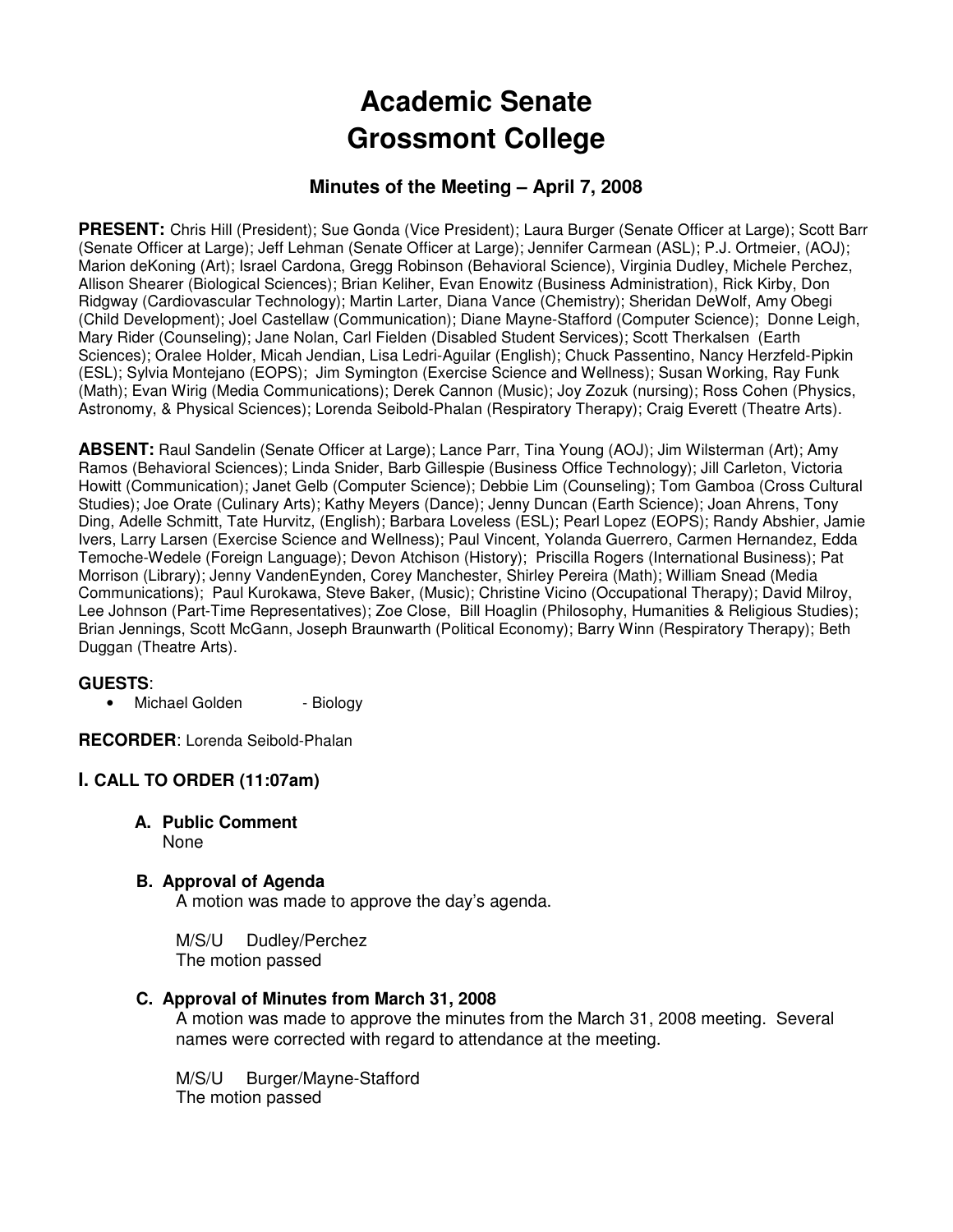### **II. PRESIDENT'S REPORT**

### **A. Announcements**

Chris announced that she recently attended the Area D regional meeting. She also mentioned that State Academic Senate-sponsored institutes are available for faculty to attend, including upcoming sessions in curriculum and faculty leadership. She announced that if anyone was interested in attending an institute, please email her with their interest.

### **B. Discussion on Clicker Standards**

Chris discussed the brief survey that she had conducted with regard to clickers. She mentioned that the college is considering options for standardizing the clicker system in order to provide better technical support. There were several questions regarding the use of the clickers. Jeff Lehman asked if either SDSU or UCSD had similar standards. Diane Mayne-Stafford indicated that the Technology for Teaching and Learning Committee (TTLC) had discussions as well on the use of clickers and establishing a standard. Jenny VandenEynden and Susan Working shared the information on and types of clickers currently used by the math department. Chris said that she would send out information regarding the use of clickers to the faculty at large.

### **C. Open Nominations for Senate Officer-at-Large Replacement**

Chris opened the nominations for the position that will be vacated by Scott Barr at the end of the spring semester. Jane Nolan nominated Devon Atchison. Chris said that the nominations would close at the next meeting and then candidate statements would be requested. The candidates would be voted upon by the senators at the May  $5<sup>th</sup>$  senate meeting.

### **D. State Senate Resolution feedback**

Chris invited discussion and feedback on the proposed resolutions that would be considered at the upcoming statewide Academic Senate plenary session. There was discussion on Resolution 10.01 with regard to the non-Master's degree discipline's list, specifically questioning whether or not the proposal for specific bachelor's degrees would be more limiting. Donne Leigh mentioned that the counseling department had reviewed the resolutions related to their area and were in support. Jeff Lehman gave a brief review and feedback on the proposed senate paper on grade distribution and there was a brief discussion on the proposal regarding concurrent enrollment.

### **E. Equivalency examples**

Chris shared an email from Joel Castellaw that provided a better explanation of discipline equivalencies. Michael Golden asked about the impact on those individuals that might already be teaching under course equivalencies. Chris said that there are two issues: 1) the establishment of discipline equivalencies by each department, and 2) the development of a solution for those individuals currently teaching who might not meet discipline equivalencies. Chris emphasized that the discipline equivalencies should not be written with the idea of grandfathering in current instructors. Laura Burger presented an example of discipline equivalencies from Exercise Science. Laura said that she would email the sample to the senators.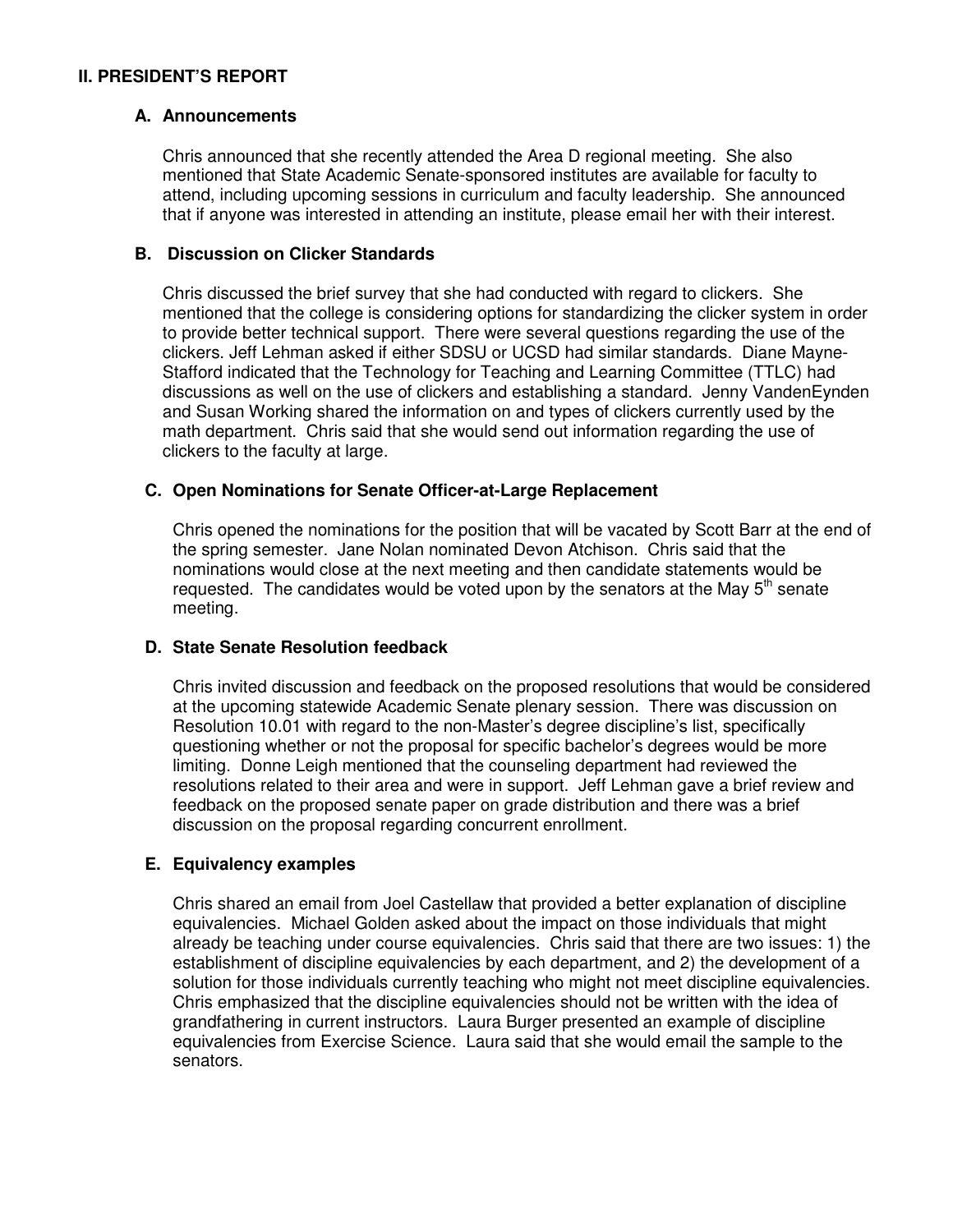### **III.COMMITTEE REPORTS**

#### **A. SLOs – Chuck Passentino**  There was not enough time for this report.

- **B. Program Review Scott Barr**  There was not enough time for this report.
- **C. Distance Education –Diane Mayne-Stafford**  There was not enough time for this report.
- **D. Curriculum General Studies FAQs**

Sue Gonda presented a report regarding the progress on the conversion of the three General Studies degrees. She explained the process by which the divisions were being asked to review and modify the course structure of the proposed degrees. She asked everyone to please be responsive in signing and returning the forms.

### **IV. ACTION ITEMS**

None

# **V. INFORMATION ITEMS**

None

### **VI. OTHER**

Meeting adjourned at 12:18 p.m.

### **\*The next meeting will be on April 21, 2008.**

CH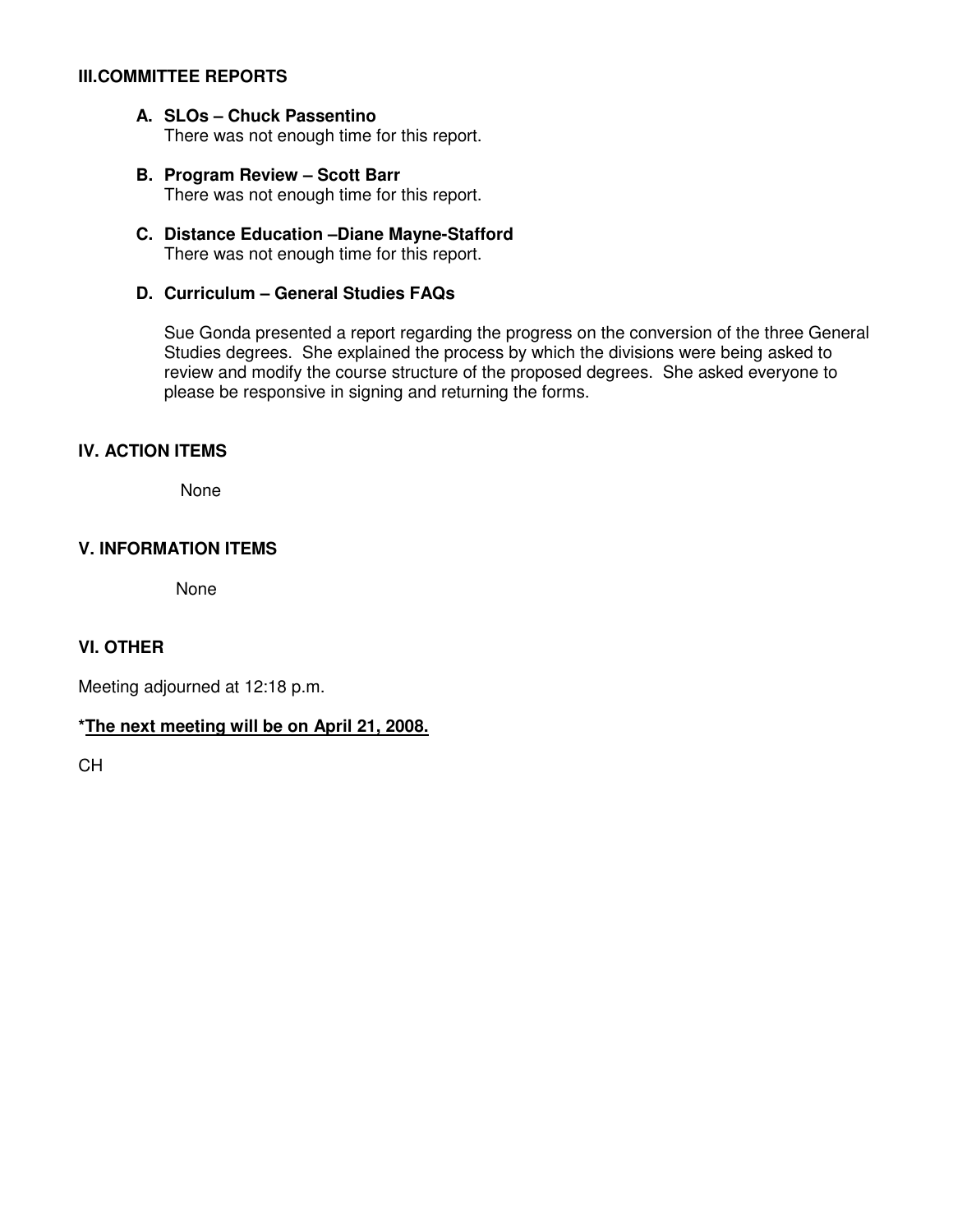# **Academic Senate Grossmont College**

# **Minutes of the Meeting – April 21, 2008**

**PRESENT:** Sue Gonda (Vice President); Jeff Lehman (Senate Officer at Large); Jennifer Carmean (ASL); Tina Young (AOJ); Marion deKoning (Art); Virginia Dudley, Michele Perchez, Allison Shearer (Biological Sciences); Brian Keliher, Evan Enowitz (Business Administration), Rick Kirby (Cardiovascular Technology); Sheridan DeWolf, Amy Obegi (Child Development); Joel Castellaw (Communication); Diane Mayne-Stafford (Computer Science); Donne Leigh, Mary Rider (Counseling); Jane Nolan (Disabled Student Services); Oralee Holder, Micah Jendian (English); Chuck Passentino, Nancy Herzfeld-Pipkin (ESL); Pearl Lopez, Sylvia Montejano (EOPS); Jim Symington, Karen Caires (Exercise Science and Wellness); Devon Atchison (History); Priscilla Rogers (International Business); Susan Working, Jenny VandenEynden (Math); Evan Wirig (Media Communications); Derek Cannon (Music); Joy Zozuk (nursing); Christine Vicino (Occupational Therapy); David Milroy (Part-Time Representatives); Ross Cohen (Physics, Astronomy, & Physical Sciences); Lorenda Seibold-Phalan (Respiratory Therapy); Craig Everett (Theatre Arts).

**ABSENT:** Chris Hill (President); Laura Burger (Senate Officer at Large); Scott Barr (Senate Officer at Large); Raul Sandelin (Senate Officer at Large); P.J. Ortmeier, Lance Parr (AOJ); Jim Wilsterman (Art); Israel Cardona, Gregg Robinson, Amy Ramos (Behavioral Sciences); Linda Snider, Barb Gillespie (Business Office Technology); Don Ridgway (Cardiovascular Technology); Martin Larter, Diana Vance (Chemistry); Jill Carleton, Victoria Howitt (Communication); Janet Gelb (Computer Science); Debbie Lim (Counseling); Tom Gamboa (Cross Cultural Studies); Joe Orate (Culinary Arts); Kathy Meyers (Dance); Carl Fielden (Disabled Student Services); Scott Therkalsen, Jenny Duncan (Earth Science); Joan Ahrens, Tony Ding, Adelle Schmitt, Tate Hurvitz, Lisa Ledri-Aguilar (English); Barbara Loveless (ESL); Randy Abshier, Jamie Ivers, Larry Larsen (Exercise Science and Wellness); Paul Vincent, Yolanda Guerrero, Carmen Hernandez, Edda Temoche-Wedele (Foreign Language); Pat Morrison (Library); Ray Funk, Corey Manchester, Shirley Pereira (Math); William Snead (Media Communications); Paul Kurokawa, Steve Baker, (Music); Lee Johnson (Part-Time Representatives); Zoe Close, Bill Hoaglin (Philosophy, Humanities & Religious Studies); Brian Jennings, Scott McGann, Joseph Braunwarth (Political Economy); Barry Winn (Respiratory Therapy); Beth Duggan (Theatre Arts).

# **GUESTS**:

- Pamela Wright Institutional Research and Planning
- Tina Pitt VP Academic Affairs
- John Colson VP Student Services

**RECORDER**: Leslie Lacher & Devon Atchison

# **I. CALL TO ORDER (11:05am)**

### **A. Public Comment**

None

# **B. Approval of Agenda**

A motion was made to approve the day's agenda.

M/S/U DeWolf/Milroy The motion passed

**C. Approval of Minutes from April 7, 2008**  Postponed.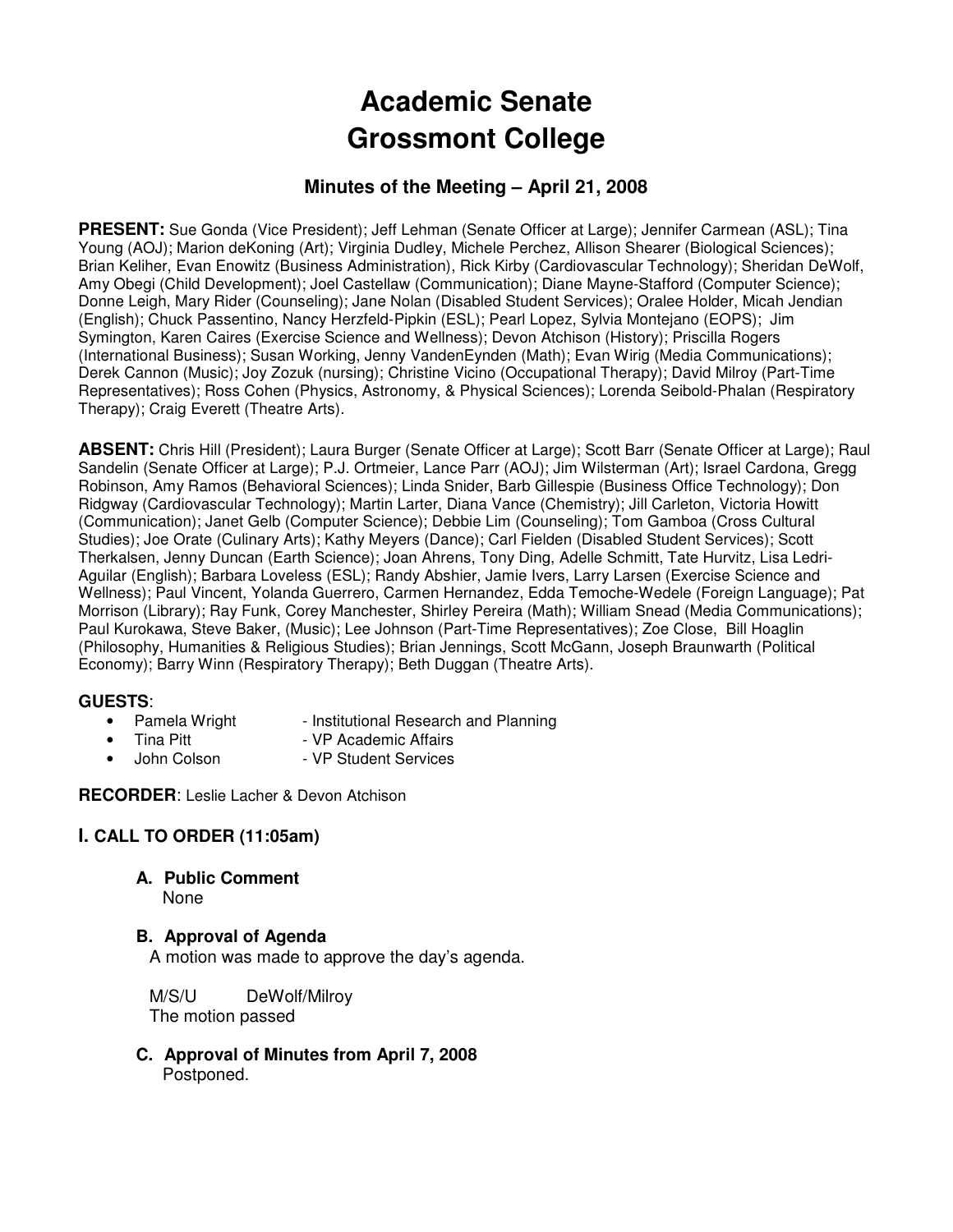### **II. PRESIDENT'S REPORT**

### **A. Announcements**

None

### **B. ROP Conversion**

Tina Pitt, Vice President Academic Affairs, reported the Assembly Bill 2448, the Hancock Bill, was passed after a fight for a veto by the governor. This bill states that no more than 10% of the ROP population can be adults. If the number of adult participants is greater than 10% the programs would no longer be funded by the state. At Grossmont College the adult population in these programs is 98%, therefore the state would no longer support the following programs:

- 1) Ortho Tech
- 2) Emergency dispatch
- 3) Security Academy
- 4) EKG
- 5) Anesthesia
- 6) Medical Office Administrative Assistant
- 7) Culinary Arts
- 8) Group Home Training
- 9) Insurance Services
- 10) Web Design
- 11) Personal Trainer

There are many positive reasons to continue these programs even though there will be no funding. They provide the college with 260 FTE's, there is no cost for equipment, operating costs are less, the classes have already been approved by the curriculum committee, the classes are staffed on campus already, and they provide employees for the community.

There is \$420,000 available to spend on these programs. These are surplus funds and can be spent more globally than just for the ROP programs. Tina explained the funds should be spent at the proper time when it is most beneficial for Grossmont College. The college should use these funds starting with the 09/10 school year.

The ROP faculty members have all gone through the process of hire at Grossmont and meet the minimum qualifications to continue teaching. They will go through the tenure process which some have already begun.

Once the ROP conversion is complete Carry Clay will move to another area. Debbie Yaddow will continue her position of Associate Dean of Nursing, with Carry Clay heading up all other health programs.

This has been approved through Grossmont College and will now move to the Board for their approval.

### **C. Plus-Minus Grade Implementation**

Brad Tiffany asked the senate for approval on implementing a one year transition period for the plus-minus grade implementation. This would be a difficult transition by the fall of '08 and Brad feels the college would be more prudent to wait until the fall of '09 when this can be put in to the catalog, where students can have a full understanding of the grading system. There was a suggestion from the floor to give approval for this request [Sheridan deWolf suggested that the Senate approve the postponement of the implementation of the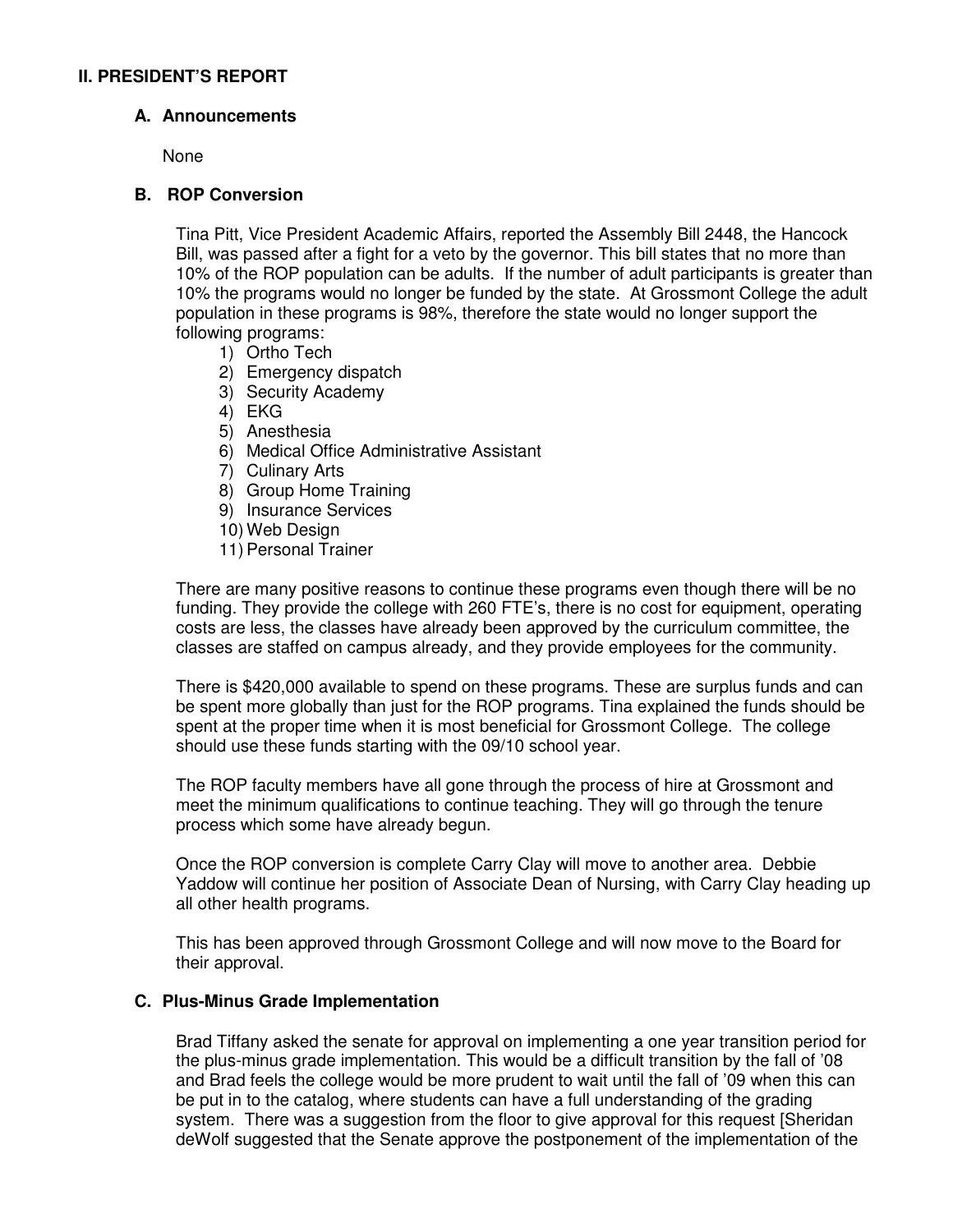grading system for up to one year, as needed by A&R], though there was no quorum and a motion could not be made. The request of a one year transition period was tabled until further discussion could take place with motions from the floor.

Brad Tiffany explained he is the custodian of records and whatever the Academic Senate decides they would like, he will do the best he can to accommodate their wishes.

### **D. Close Nominations for Senate Officer-at-Large Replacement**

Nominations are:

- 1) Jennifer Carmean
- 2) Devon Atchison

No more nominations were added.

### **E. State Senate Plenary Session Report**

Postponed

### **F. Basic Skills Plan Update**

Postponed

### **III.COMMITTEE REPORTS**

### **A. SLOs – Chuck Passentino and Devon Atchison**

Chuck Passentino reported that a set of GE SLOs had been drafted and, as soon as the Curriculum Committee commenced meeting, would move through that body and the Academic Senate for comment, editing and approval. He also spoke about the workshops that he had put together for different areas, such as the Foreign Languages department, to help them with moving forward on SLOs. Tina Pitt added that any department that wanted to move forward with SLOs during work-to-contract could possibly receive funding for adjuncts to do so.

Devon Atchison reported on the ACCJC/WASC Progress Report that was sent out last Friday. This Progress Report listed Grossmont's progress regarding GE SLOs, Course SLOs, Programlevel SLOs and Instructional Service/Student Service Outcomes.

- GE SLOs: drafts of these have been created and await review and approval; we were able to report that 100% of our GE courses have GE SLOs applied. Additionally, we have mapped these GE SLOs to our Institutional SLOs (ISLOs).
- Course SLOs: we moved from 0.08% of Course SLOs completed to 16.6% completed, though our progress beyond this will be limited while work-to-contract goes on. Once that is resolved, we hope to move forward quickly with completing Course SLOs for all courses and begin assessment cycles.
- Program-level SLOs: 81% of our Programs have identified SLOs; we'll need to begin the process of moving these toward mapping and assessment before the October progress report.
- Instructional Service/Student Service Outcomes: We have made substantial progress in these areas, with 50% of IS and 100% of SS outcomes completed; assessment in these areas has already begun or will commence in the Fall.